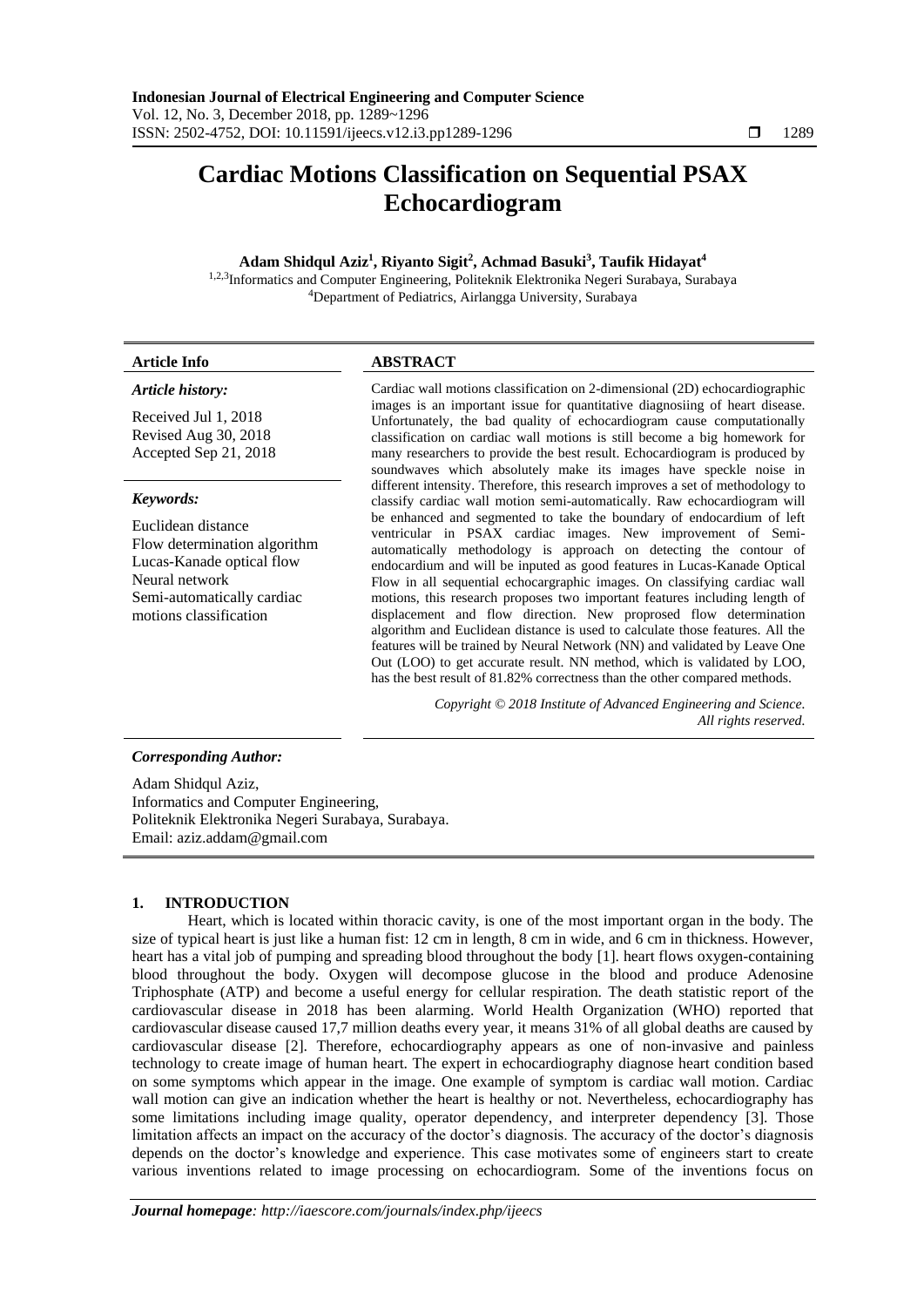enhancement [4-7]. The objective of enhancement is to remove speckle noise and sharpen in echocardiographic image. Most of medical research propose median filter to remove speckle noise in image. The other inventions focus on classifying the echocardiogram become some of specific condition [8-9]. Current research, not only 2-dimensional echocardiogram, but also 3-dimensional echocardiographic image. So, the invention on diagnosing echocardiographic image is still opened.

The high risk of mortality that caused by cardiovascular disease motivates researchers to develop a computational diagnosis with their own approach in many types of resource. Especially on 2D or 3D echocardiographic image, this type of resource continues to be a trend for researcher to diagnose. Meysam Siyah Mansoory, et.al [9] evaluated heart movement to diagnose heart disease. He used the Independent Computer Algorithm (ICA) to obtain the features of echocardiography. Meysam used the neural network to classify and obtained the highest accuracy of 95.7% for normal data and 93.8% for abnormal data. Sarina Mansor and J Alison Noble [10] in 2008 conducted a classification study on wall movement of echocardiographic images using the Hidden Markov Model (HMM) method and using Leave One Out Validation (LOO) method resulted in an average accuracy of 80%.

In this research, we would like to investigate whether the flow direction and length of movement as features on cardiac wall motion can classify heart condition. Those features are the technique of the echocardiography expert to diagnose cardiac wall motion. We used semi automatically good feature for Lucas-Kanade Optical Flow to obtain those features. Finally, artificial neural network is performed to classify the cardiac wall motion.

#### **2. WALL MOTION ABNORMALITIES**

Echocardiography produces four types of views: short axis (SAX), long axis (LAX), apical two chamber (A2C), apical four chamber (A4C). nevertheless, this research focus on SAX view. On PSAX echocardiogram, the expert will observe wall motions of left ventricular to determine the current first judgement of heart condition. abnormalities of heart will be indicated by motions of endocardium and pericardium tissue. Heart movement and size of the heart segment wall when contracting and relaxation have an indication of heart disease. Pandian et al [11] explains that movement of the left ventricular wall that is not symmetry and thickening of the heart wall in general gives a sign of myocardial ischemia or infarction. He concluded that the thickening and movement of the heart wall provides an indication of the heart's wall abnormalities.



Figure 1. Types of Wall Motions Abnormalities

Figure 1 shows there are four types of wall motions abnormalities such as normal, dyskinesia, hypokinesia, akinesia. Like explained by Catherine Otto [12], normal condition is endocardium moving into deep toward the center normally during systole, dyskinesia is endocardium moving in different directions, hypokinesia is endocardium moving into deep toward the center slowly during systole (amplitude less than 5 mm), and akinesia is endocardium not moving at all. In this research, Dyskinesia, hypokinesia, and akinesia will be classified as abnormal heart condition.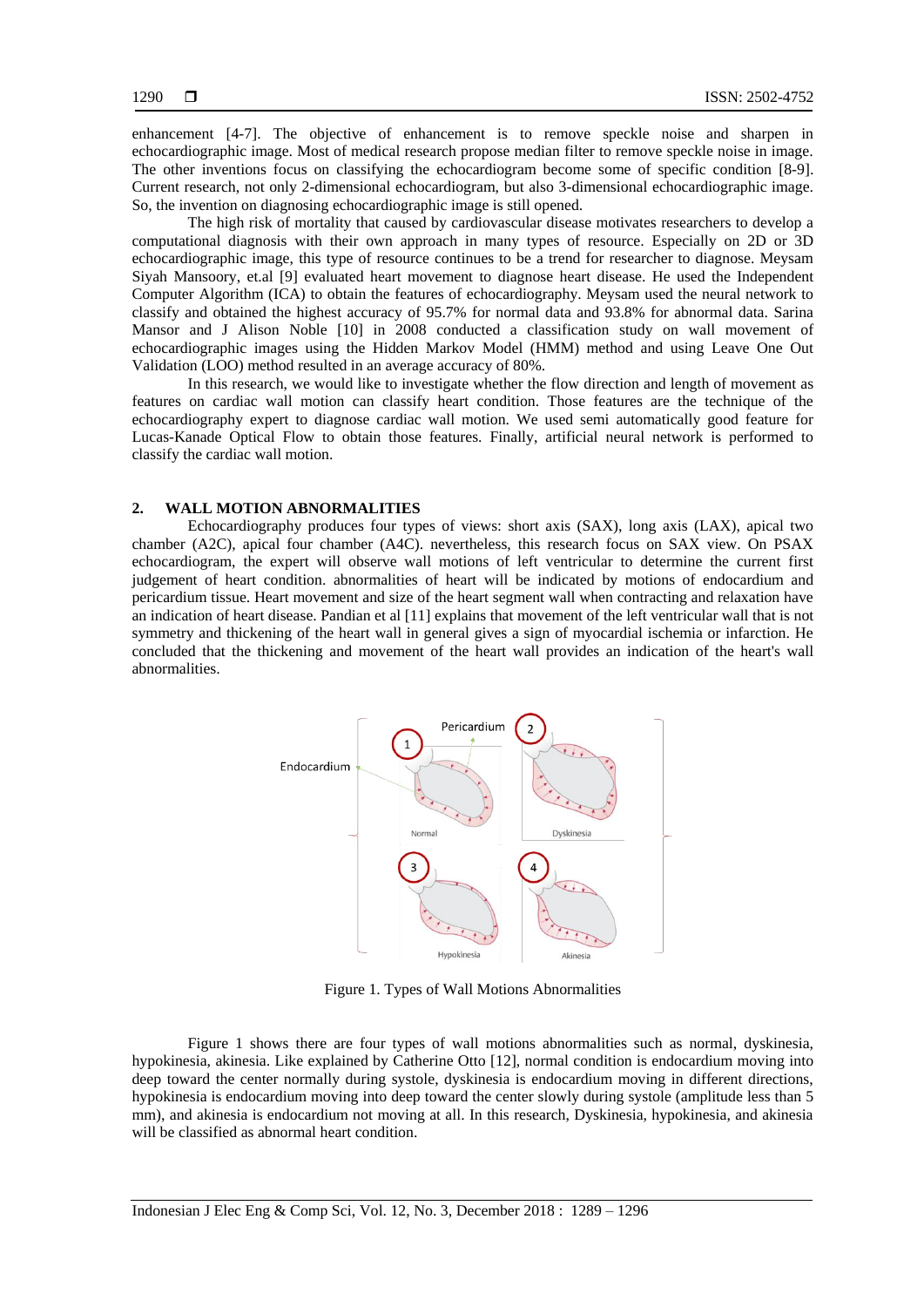#### **3. RESEARCH METHOD**

Main idea in this research is how to classify cardiac motions on echocardiographic images by using flow direction and length of movement as features. Boundary of endocardium in this research is obtained semi-automatically. It means that system just need a center point coordinate of endocardium in first running.

This research using set of various methods before getting final diagnose of wall motion. Figure 2 shows there are four steps in the proposed algorithm including enhancement, segmentation, feature extraction, and classification. Enhancement and segmentation has been completely explained by Riyanto Sigit et.al [13] in his paper.



Figure 2. Proposed Algorithm

#### **3.1. Enhancement**

Speckle noise is a main problem in the most of echocardiographic image. The higher intensity of speckle noise, the more difficult to be observed for the doctor. So, enhancement is needed to remove speckle noise and the final result to convert object of image into edge. Enhancement is divided into four steps. The explanation is as follows:

### **a) Median High Boost Filter**

Median High Boost filter is a new modified of band pass filter. The high-boost filter can be used to enhance high frequency component while still keeping the low frequency components. Usually, High Boost filter uses mean fitler as low pass filter in its combination. However, this research uses median filter as low pass filter in composing High Boost Filter. Median filter has good performance on reducing speckle noise in image. The fundamental equation of high boost filter is mentioned as follows:

$$
I_{hb} = I_0 + c * I_{hp} \tag{1}
$$

Equation 1 explains that high boost image (Ihb) is resulted by appending pixel value of original image (I0) with high pass image (Ihp) and multipled with determined constanta (c).

$$
W_{hb} = W_{ap} + c * W_{hp} \tag{2}
$$

Equation 2 describes the high boost convolution kernel. Kernel is obtained by appeding all pass kernel (Wap) and contanta (c) multipled by high pass kernel (Whp).

$$
I_{hp} = I_0 - I_{lp} \tag{3}
$$

Otherside, high pass image (Ihp) can be produced by original image (I0) minus low pass image (Ilp). Low pass filter is used to remove or reduce noise. In this research, high boost filter uses median filter to remove speckle noise containing in echocardiogram.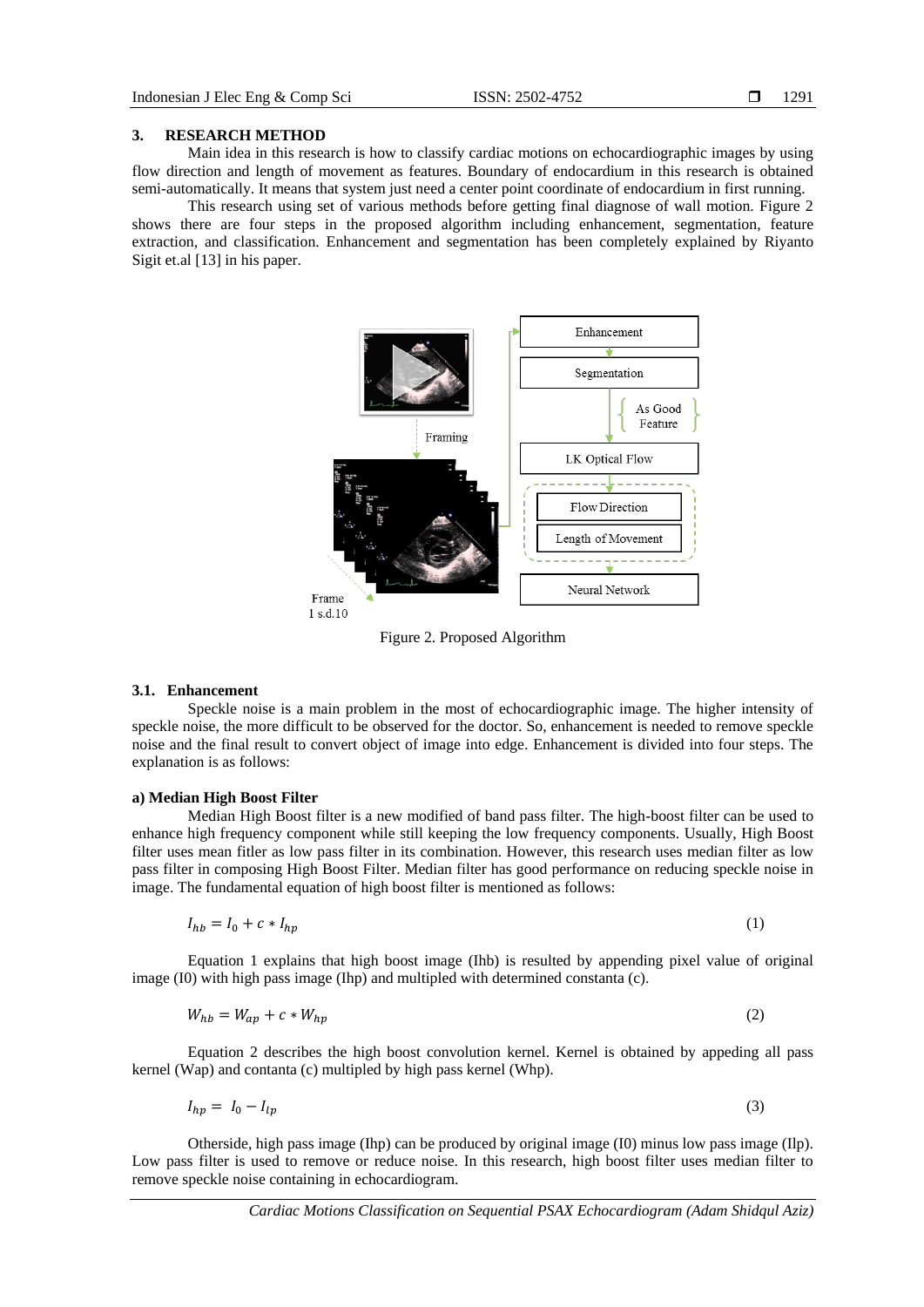#### **b) Morphology**

Morphology is a broad set of image processing operations that process images based on shapes. Morphological is divided into dilation and erosion. Combination of dilation and erosion makes two new algorithms of opening and closing.

$$
A \circ B = (A \ominus B) \oplus B \tag{4}
$$

$$
A \circ B = (A \oplus B) \ominus B \tag{5}
$$

Equation 4 is an opening morphological. Opening is the dilation of the erosion of a set A by a structuring element B. Equation 5 is a closing morphological. Closing is a set (binary image) A by a structuring element B is the erosion of the dilation of that set.

#### **c) Thresholding**

Thresholding processing will convert image into binary image. This method will create a black white image. To convert image to binary, image must be convert into grayscale image and converti it into binary with determined threshold value. The formula of binary pixel determination is explained as follows:

$$
p(x, y) = \begin{cases} 0, p(x, y) < th \\ 1, p(x, y) \geq th \end{cases} \tag{6}
$$

#### **d) Canny Filter**

Canny Filter is an edge detection operator that uses al multi-stage algorithm to detect a wide range of edges in image. The Process of Canny edge detection algorithm can be broken down to 5 different steps:

- 1) Apply Gaussian filter to smooth the image in order to remove the noise
- 2) Find the intensity gradients of the image
- 3) Apply non-maximum suppression to get rid of spurious response to edge detection
- 4) Apply double threshold to determine potential edges
- 5) Track edge by hysteresis: Finalize the detection of edges by suppressing all the other edges that are weak and not connected to strong edges.

#### **3.2. Segmentation**

Segmentation is a next step after enhancement to take only the contour of endocardium. the contour will become good feature for Lucas-Kanade Optical Flow to estimate motion of endocardium in sequential echocardiographic images. There are three steps in segmentation method. The explanation is as follows:

#### **a) Region Filter**

Region Filter will remove all unnecessary contour and edge outside of determined range. Range value is determined manually from center point of endocardium to estimation of the outest of endocardium boundary.

#### **b) Collinear**

Collinear will remove contour and edge inside determined range. The equation of collinear described in Equation 7.

$$
x_1(y_2 - y_3) + x_2(y_3 - y_1) + x_3(y_1 - y_2) = 0 \tag{7}
$$

Equation 7 explains about three points in one straight line. The third one will be detected as unnecessary point and will be removed.

#### **c) Triangle Equation**

This method is proposed specially by Riyanto Sigit et.al [13] to connect two unconnected line. Two determined points will be choosen based on the closest angle from those points. The explanation is as follows:

- 1) System has to determine the approximate center of the enclosed region that will be connected by calculating the centroid.
- 2) The endpoints of the boundary are marked as two couples point that will be connected. Those points can be illustrated as first point is B and the second one is C. Then, the center point become the third point. So, BAC will be formed as triangle.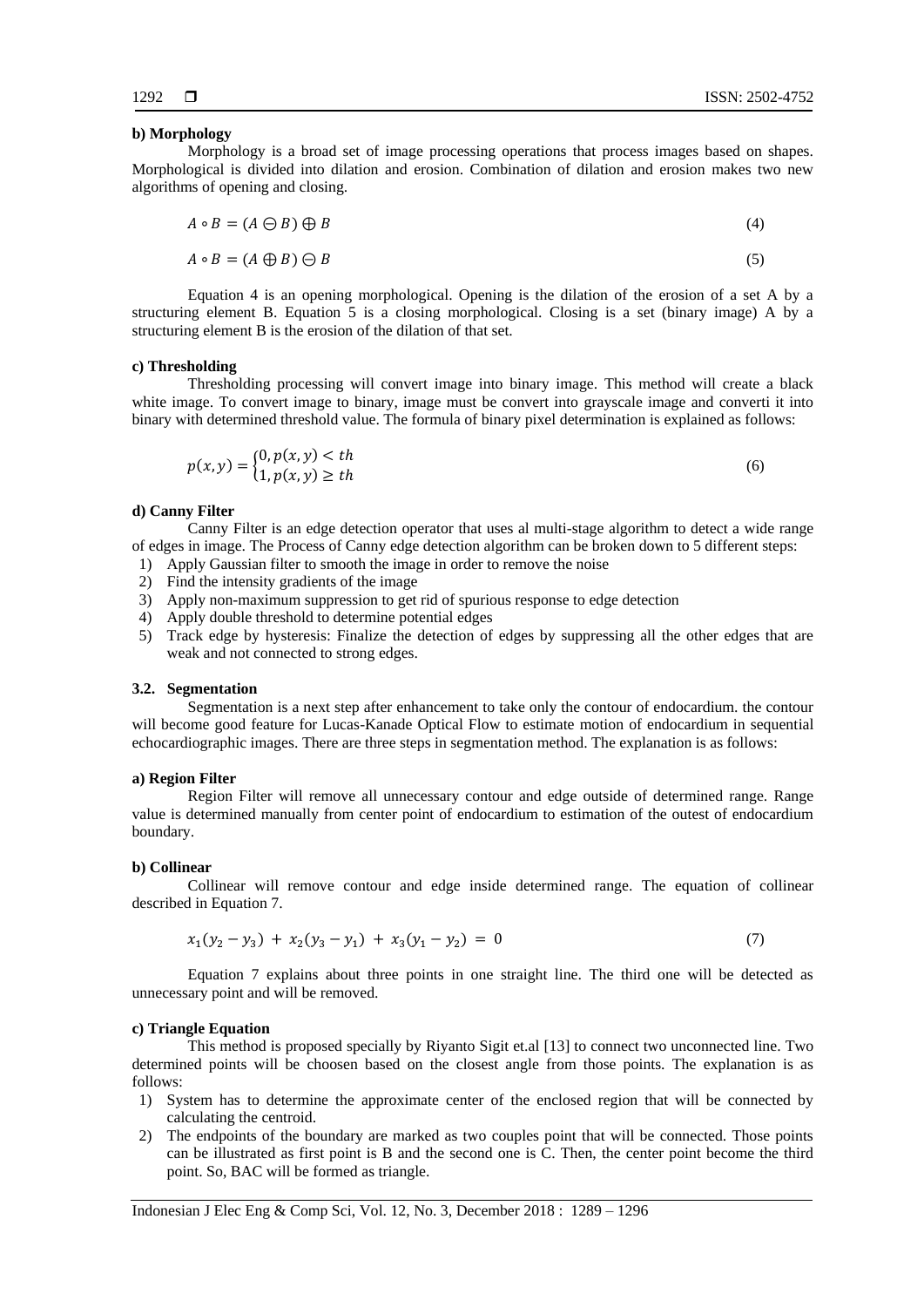- 3) The gap in the boundary is minimized by fixing one of the end points m such as point B. point C is allowed to transverse inward along the boundary until the point at which the angle BAC is minimized is found.
- 4) The open boundary is then connected by a line from point B to point C.

#### **3.3. Feature Extraction**

Lucas-Kanade Optical Flow is performed to estimate the boundary of endocardium in sequential echocardiographic images. Optical Flow uses intensity of image to determine identical pixel in another image. In Optical Flow  $I(x, y, t)$  is the intensity of pixels with  $(x, y)$  express location of the pixel and t express time. Basically, Optical Flow can be described by Equation 8 [3]:

$$
I(x, y, t) = I(x + \Delta x, y + \Delta y, t + \delta t)
$$
\n(8)

 $\Delta x$  and  $\Delta y$  are determined as below:

$$
\begin{cases} \Delta x = u \delta t \\ \Delta y = u \delta t \end{cases} \tag{9}
$$

 $(u, v)$  are velocity components in horizontal and vertical directions at the point  $(x, y)$ .  $\Delta x$ ,  $\Delta y$  are movement at mentioned direction respectively. Moreover, δt is the small-time interval between two sequential frames.

This research splits video of echocardiogram become ten frames. All frames are a representation of one heart cycle from diastole to systole. By using Optical Flow, determining boundary of endocardium can performed in all sequential frames without repeating the initial process of enhancement and segmentation.

Figure 3. Lucas-Kanade Optical Flow Estimation

Boundary of endocardium that has been obtained from segmentation method will be good features in Optical Flow. Optical Flow of Lucas-Kanade will find identical pixel in next image based on the closest intensity in two pixels. Figure 3 shows Optical Flow estimation can find most of pixel between two images in one set sequential images. However, the success rate of Optical Flow estimation depends on the quality of all frames. If the next image has bad quality, then Optical Flow will be difficult to find identical pixel and surely many of next good features will be missed. This research uses 11 set of echocardiograms which are divided become two group class of normal and abnormal. Specifically, there are five normal and six abnormal echocardiograms.

*Cardiac Motions Classification on Sequential PSAX Echocardiogram (Adam Shidqul Aziz)*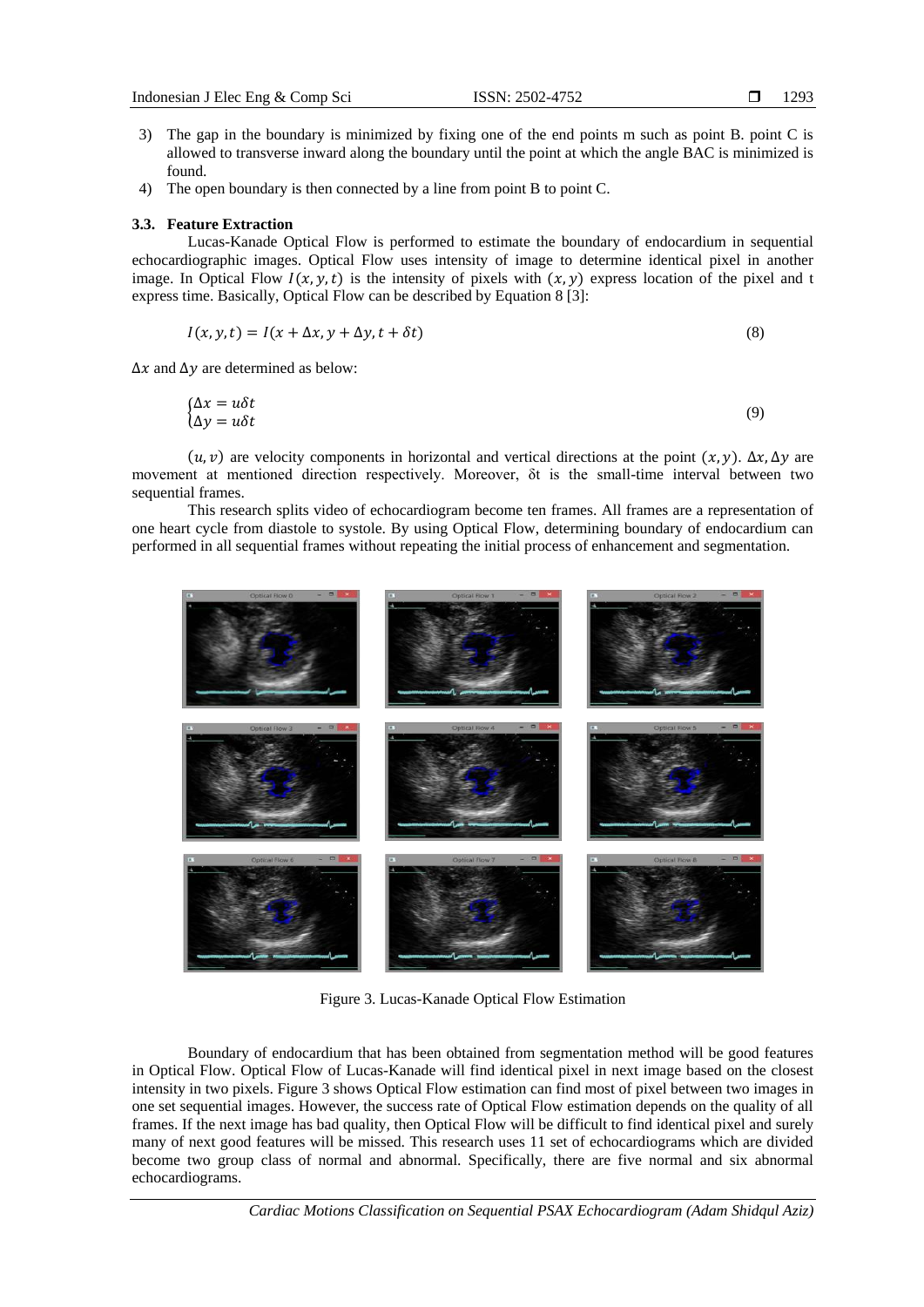Every good features founded in every images will be extracted into necessary feature for classification. There are two features that is length of movement and flow of directions. Those features are basic symptom for the doctor to diagnose heart condition throughout wall motion in SAX echocardiogram.

#### **3.3.1 Length of Movement or Displacement**

Length of movement is a length between two points from image A to image B where image B is the next good feature image on sequential echocardiogram. Point in image B is good feature estimated by Optical Flow. The equation of length of displacement is described below:

$$
d = \sqrt{(x_{n+1} - x_n)^2 + (y_{n+1} - y_n)^2}
$$
\n(10)

Equation 10 explains difference (d) is obtained from squared root of sum of squared difference of x and y.

#### **3.3.2 Flow Direction Determination**

Flow Direction is a feature that describes a direction of movement between to pixel. There are two kind of directions that is unchanged, inward and outward. Unchanged pixel is two pixels stay in one place. Inward is good features moving inside towards the center point of endocardium. Outward is good features moving outside toward from the center point of endocardium.



Figure 4. Algorithm of Determination of Flow Direction

Figure 4 shows some algorithms to determine kind of flow direction between two sequential images. flow direction determination uses first boundary of endocardium as an initial contour. There are six algorithms described below:

- a) *Image part (1):* an unchanged pixel is a condition where the next estimated-pixel (C) does not change against previous pixel (B).
- b) *Image part (2):* an outward pixel is a condition that occurs when the next estimated-pixel (C) is outside the initial contour while the previous pixel (B) is inside the initial contour (A).
- c) *Image part (3):* another outward pixel is a condition that also occurs when previous (B) and next estimated-pixel (C) are inside the initial contour (A), but the next estimated-pixed has a shorter displacement than the previous pixel.
- d) *Image part (4):* an inward pixel is a condition that occurs when previous (B) and next estimated-pixel (C) are inside the initial contour (A), but the next estimated-pixed has a longer displacement than the previous pixel.
- e) *Image part (5):* another inward pixel is a condition that also occurs when previous pixel (B) is outside the initial contour and the next estimated-pixel  $(C)$  are inside the initial contour  $(A)$ .
- f) *Image part (6):* an inward pixel is a condition that occurs when previous (B) and next estimated-pixel (C) are outside the initial contour (A), but the next estimated-pixed has a shorter displacement than the previous pixel.

Indonesian J Elec Eng & Comp Sci, Vol. 12, No. 3, December 2018 : 1289 – 1296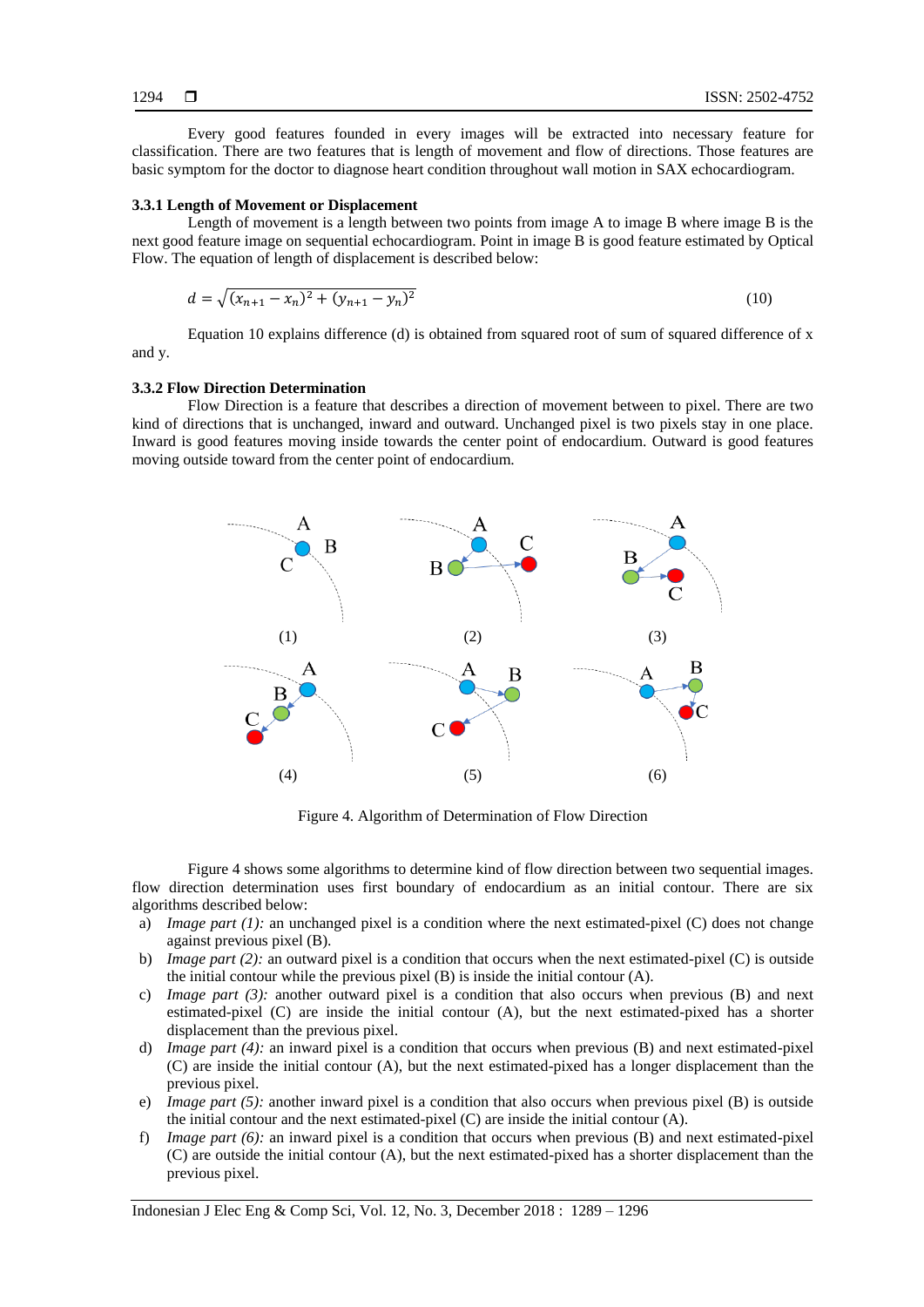

Figure 5. Result of Flow Direction Determination

Figure 5 shows the result of flow direction between two sequential images. Every direction is represented by different color. The blue pixels represent inward direction and the red pixels represent outward direction. The result showed that bit of pixels can be tracked correctly. However, the result can still be used as the next good features.

#### **3.4. Classification**

One cycle of heart started from diastole to systole is represented by 10 frames. So, there are nine changes between two consecutive images during one cycle. There are two features that will be extracted in one change that is flow direction (F) and length of displacement (L). Therefore, in one cycle of heart, there are 18 features that will be obtained and will be used as features in classification method. Artificial Neural Network is proposed for classifying the features become two classes that is normal and abnormal. Abnormal can be divided become three heart condition that is dyskinesia, akinesia, hypokinesia.



Figure 6. Proposed Classification Method

#### **4. RESULT AND DISCUSSION**

There are 11 sets of frames that successful to segment in this research. Those datasets are divided into two classes of normal and abnormal. Specifically, there are 5 normal datasets and 6 abnormal datasets. Proposed method in Figure 6 has been applied. Flow direction has been obtained and the statistic result of the feature described in Table 1.

| Table 1. Statistic of Flow Direction |                  |                    |
|--------------------------------------|------------------|--------------------|
| Condition                            | Flow In (inward) | Flow Out (outward) |
| Normal                               | 57%              | 43%                |
| Abnormal                             | 35%              | 65%                |

*Cardiac Motions Classification on Sequential PSAX Echocardiogram (Adam Shidqul Aziz)*